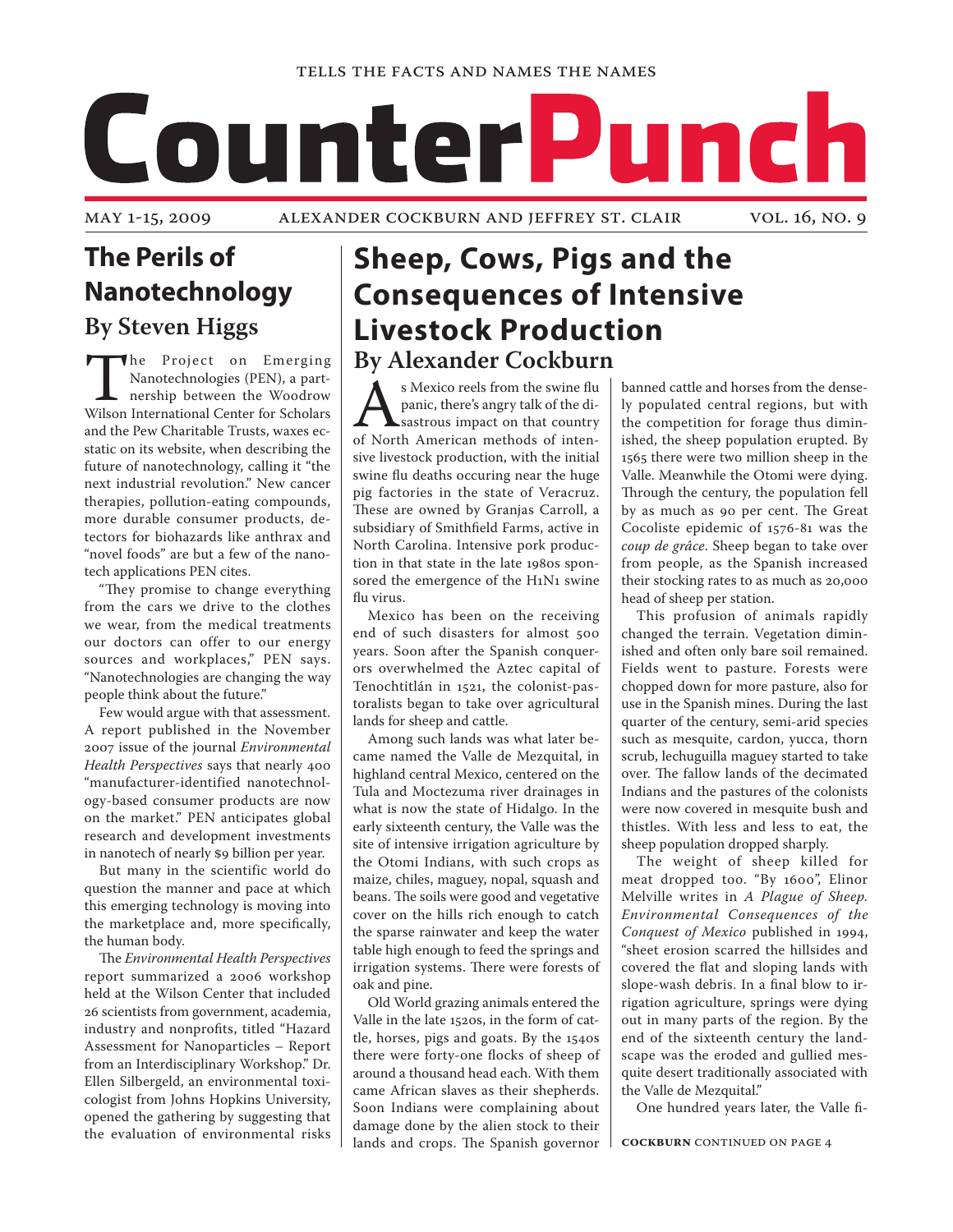posed by nanoparticles should be focused on "nanoscale interactions that take place in the normal functioning of biological systems."

Paraphrasing her presentation, the report said: "Unique interaction between nanoparticles and biological systems afford great promise for medicinal applications. But the unintended consequences could be harmful."

Nanotechnology uses tools like atomic force microscopes to visualize and manipulate matter and produce materials at the atomic and molecular scales, according to Jennifer Kuzma, an associate professor at the Hubert H. Humphrey Institute of Public Affairs at the University of Minnesota. Kuzma is a former study director at the National Academy of Sciences, where she specialized in genetically engineered plants in the food supply. She said in a phone interview that she was drawn to the parallels between agricultural biotechnology and nanotechnology, specifically as they apply to food and agriculture, and has been researching public policy as it relates to nanotechnology for the past five years.

More precisely defined, nanomaterials measure 100 nanometers or less in at least one dimension. And they can be produced in two ways, Kuzma said.

#### CounterPunch

EDITORS **Alexander Cockburn Jeffrey St. Clair**

> ASSISTANT EDITOR **Alevtina Rea**

BUSINESS **Becky Grant Deva Wheeler**

#### DESIGN **Tiffany Wardle**

#### **COUNSELOR Ben Sonnenberg**

CounterPunch PO Box 228 Petrolia, CA 95558 1-800-840-3683 counterpunch@counterpunch.org www.counterpunch.org All rights reserved.

One is a bottom-up approach, such as using tools to pick up and move atoms. The other is to break molecules apart into nano-sized particles using electricity or light, through processes known as electrospray or photolithography respectively.

"You can assemble these things from the top down by brute force by breaking big things apart," she said, "or you can do it by bottom-up methodology as well."

Size and manipulation, however, are but two of three criteria in the definition of nanotechnology, she said. The third is "novel properties based on size." Specifically, nanomaterials have highsurface-area-to-mass ratio. "It's the scale,

## **"Unique interaction between nanoparticles and biological systems afford great promise for medicinal applications. But t h e u n i n t e n d ed consequences could be harmful."**

it's the manipulation, and it's the novel properties," she said. "Those three parts make it nanotechnology."

The applications for nanotechnology are seemingly endless. The PEN website breaks existing nanotech products into eight categories: Appliances, Automotive, Cross Cutting, Electronics and Computers, Food and Beverage, Goods for Children, Health and Fitness, and Home and Garden. Each has multiple subcategories.

Carbon nanotubes, which are lighter and stronger than steel, can be used to produce lighter vehicles, Kuzma says, not to mention stronger bridges and selfcleaning and scratch-resistant eyeglasses. Silver nanotubes have antibacterial properties and are used in a variety of consumer products, including silver-coated food packaging materials.

"There's a washing machine on the market that releases silver into the wash cycle in a nano form to keep it suspended and working correctly and get into your clothes and kill the bacteria and keep your clothes fresher longer," she said. "There's are also silver-coated nano socks and things that you can buy that will prevent bacterial growth and smelly clothes."

Of more interest to Kuzma, however, are nanomaterials' capacities to serve as "delivery agents" for medical and other purposes. She cites cancer therapies and pollution-eating compounds as two of her "favorites."

While chemotherapeutic drugs like methotrexate are effective in killing cancer cells, they are nonspecific and can "kill everything" when used in the body, she said. As cancer cells grow and divide, they take up more and more folic acid. And nanoparticles, made up of complex organic molecules called dendrimers, attached to folic acid, penetrate tumors and can deliver drugs more directly to the cancer cells. These are being tested in animal and clinical trials.

"It would help kill the tumor without the side effects of chemotherapy, or with minimal effects of chemotherapy," she said. "There are people working on that sort of thing with these more active molecules that will target certain tissues and deliver compounds into them."

Among the items the PEN website lists are nanotech cosmetics and baby products.

The Zenyaku Kogyo Co., Ltd., for example, touts its Arouge Deep NanoMoisture<sup>™</sup> Care Set as follows: "Arouge uses advanced technology to create extremely small moisture molecules. Because they are so small, they rapidly penetrate the deep layers of your skin."

A company called Pure Plushy promotes its Benny the Bear plush toy: "With the additive of Silver Nanoparticles, our product has been clinically proven to fight against harmful bacteria, molds and mites."

GNS Nanogist sells a product called NANOVER™ Wet Wipes, which it says is "safe to use for children's toys" and "soft like cotton, protect babies' frail skin."

But, as the scientists attending Wilson Center workshop and others have observed, such claims of safety may not be as well grounded as the companies assert.

Kuzma said she normally does not respond to questions about whether products have received adequate testing before hitting the market. But she's un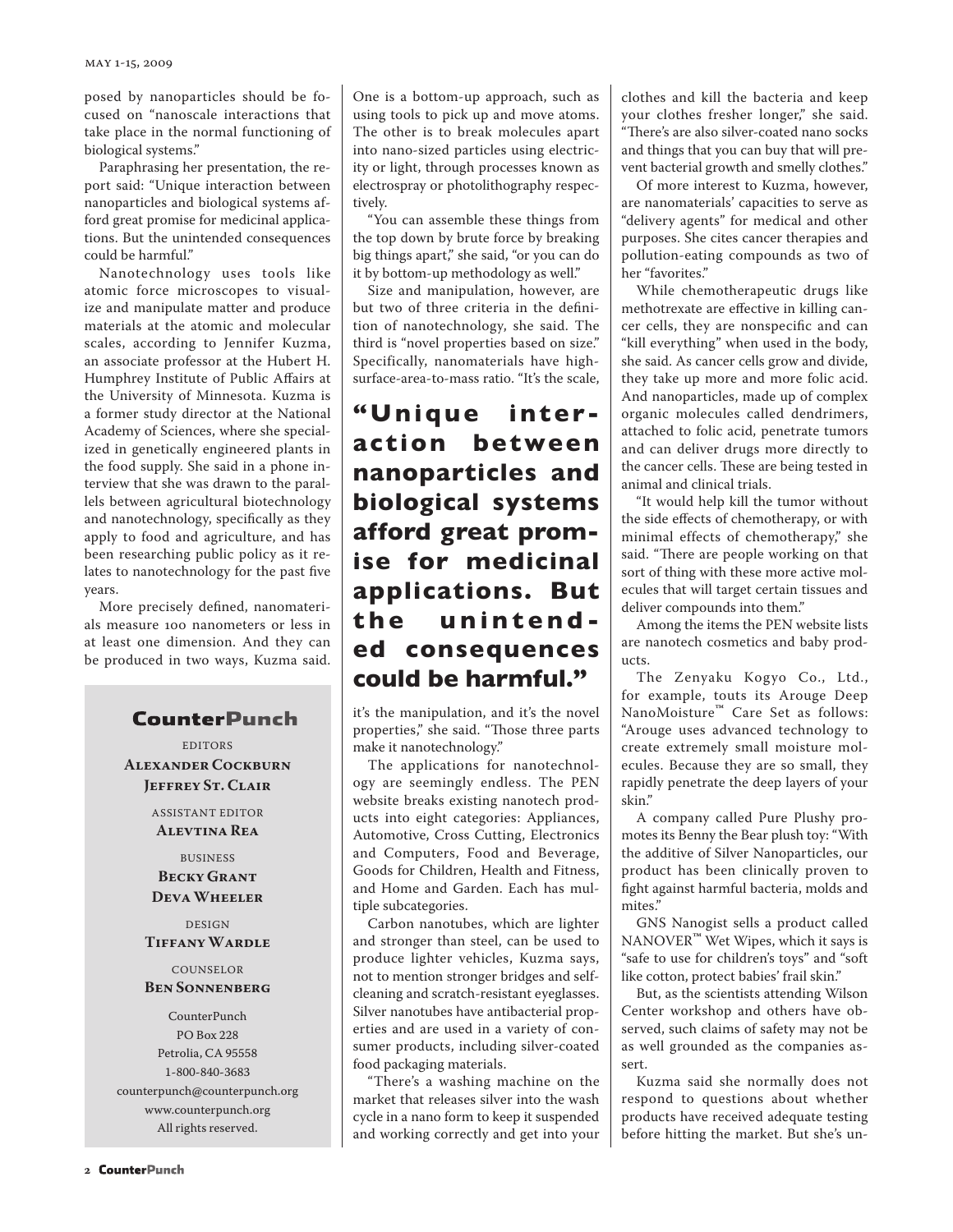equivocal about cosmetics. "We haven't done enough testing," she said when asked about nanotech moisturizers. "Just in general, our regulatory system for cosmetics is abysmal."

In 2006, Friends of the Earth called for Samsung's "Nano Silver" washing machine to be taken off the market. "Concerns have been mounting that nano silver poses unacceptable risks to beneficial bacteria in environmental systems and to human health."

And, in an essay titled "Emerging Technologies," which will be published later this year in the American Academy of Pediatrics' third edition of its *Handbook on Children's Environmental Health*, Dr. Philip Landrigan from the Mount Sinai School of Medicine says flatly that children should not be exposed to nanomaterials under any circumstance.

The primary concerns about health threats from nanomaterials stem from their size, which is in the same range as virus particles, DNA, and protein molecules, according to Landrigan. "Nanoparticles may be able to produce toxic effects as a consequence of their ability to enter cells," he writes. "Small size enhances cell entry and appears to be a major determinant of toxicity." Nanotubes, on the other hand, are predominantly fibrous and do not enter cells, he continues. But they remain in the extracellular spaces, where they can induce chronic inflammation.

In the July 3, 2008, issue of the journal *Nature*, two researchers from Brown University explored the most common comparison to nanomaterials' health threats in a paper titled "The asbestos analogy revisited."

"Two recent studies provide important new insight into the possibility that carbon nanotubes may induce mesothelioma – a disease that is rare in unexposed populations and is thus a sensitive marker for asbestos exposure," wrote Agnes B. Kane and Robert H. Hurt.

One of the studies, from the Medical Research Council at the University of Edinburgh in the United Kingdom, reported that multi-walled carbon nanotubes (MWNT) injected into the abdominal cavities of mice created inflammation, lesions and scarring on the mesothelial lining. The distribution and severity of these reactions are similar to those induced by the long fibers of brown asbestos, which have caused toxicity and carcinogenicity in longer-term animal studies, Kane and Hurt said.

Kane and Hurt say these studies identify key physical properties of carbon nanotubes that may be relevant for potential toxicity and carcinogenicity: fiber length and biopersistence: "Taken together, these two pioneering studies provide scientific evidence for an asbestos-like pathologic response to carbon nanotubes, at least in certain cases."

Kuzma, whose specialty is public policy, said the explosion of nanotech products on the market in the past few years has been accompanied by increased attention to regulatory activity in North America and Europe. The U.S. Environmental Protection Agency (EPA) and Food and Drug Administration (FDA) have both issued white papers and guidance on how they intend to address health threats from nanotechnology.

EPA has implemented a voluntary nanoscale materials framework, through which companies can submit safety information on a voluntary basis. "The EPA envisioned that would help them figure out what to do about nanotechnology as they saw more and more data come in from this voluntary mechanism," Kuzma told me. The FDA has said it will regulate nanoproducts under existing laws. "In other words, no special regulation for nanomaterials that come under their jurisdiction through the federal Drug and Cosmetic Act," she said.

Canada appears poised to propose the first mandatory regulations specifically for nanotechnology. And recent reports from the European Food Safety Agency have acknowledged the lack of information and adopted a precautionary tone.

"These things are evolving right now on an international scale and on a supranational scale in the case of the EU," Kuzma says. The U.S. and EU approaches to nanotechnology illustrate longstanding differences in the manner in which the two address environmental health threats. The United States has always taken a "science-based approach," focusing on risk, safety, cost-benefit analysis and economic-benefit analysis. The EU has added to those parameters social values, such as consumer right to know and choose, product labeling, transparency, public participation and independent expert evaluation of safety studies.

Kuzma adds that the Obama admin-

istration has issued notice in the *Federal Register* that it is considering revisions in federal regulatory review that would incorporate many of these social values into U.S. policymaking. "It's really going to be an interesting time because that could change," she said. "Our ability to focus on some of these not strictly science-based parameters might change, finally."

Meanwhile, rigorous study of the potential health impacts from nanomaterials should be accelerated, the scientists attending the Wilson Center workshop concluded.

"Even though opinion diverged on the most relevant tests," the *Environmental Health Perspectives* report said, "there was consensus that, for adequate risk management, nanoparticles nearing commercialization should be subjected to a battery of short-term *in vitro* and *in vivo* tests to determine broadly the effects on key target organs and possible molecular mechanisms of toxicity." **CP**

**Steven Higgs** is a freelance environmental writer in Bloomington, Ind., where he publishes and edits *The Bloomington Alternative.* He can be reached at editor@BloomingtonAlternative.com.

#### Subscription Information

Subscription information can be found at www.counterpunch.org or call toll-free inside the U.S. 1-800-840-3683

#### Published twice monthly except July and August, 22 issues a year.

- 1- year hardcopy edition \$45
- 2- year hardcopy edition \$80
- 1- year email edition \$35
- 2- year email edition \$65
- 1- year email & hardcopy edition \$50
- 1- year institutions/supporters \$100
- 1- year student/low income, \$35

Renew by telephone, mail or on our website. For mailed orders please include name, address and email address (if applicable) with payment. To renew by phone 1-800-840-3683 or 1-707-629 3683. Add \$17.50 per year for subscriptions mailed outside the U.S.A.

**Make checks or money orders payable to:** 

CounterPunch Business Office PO Box 228, Petrolia, CA 95558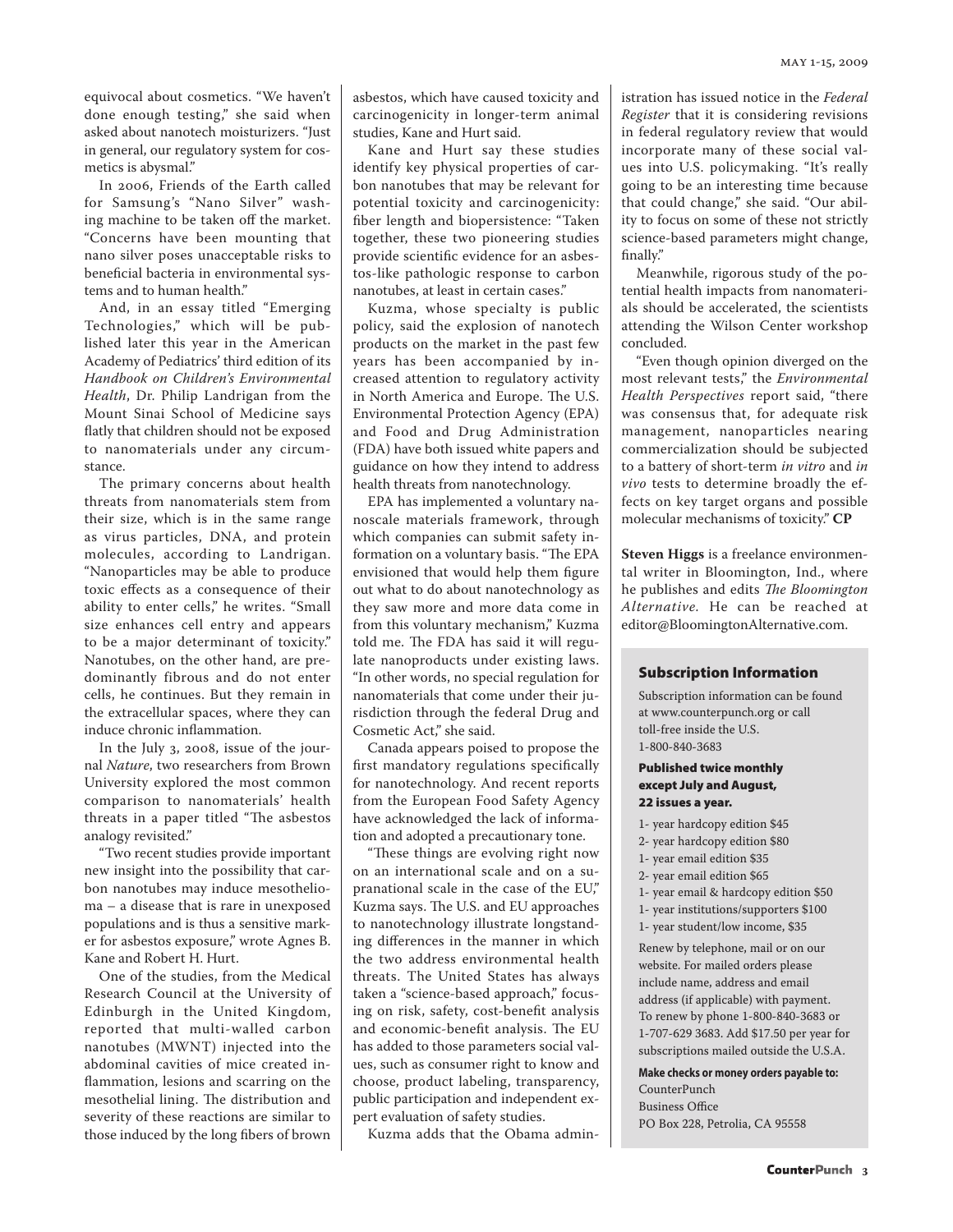#### **COCKBURN** CONTINUED FROM PAGE 1

nally received its modern name, "the place where mesquite grows," and became the Mexican symbol for arid poverty, a symbolism it retains even though today the region receives Mexico City's effluent, which renders it the site of intensive agriculture. Those who do not know the history ascribe its present fertility to modern technology and the sewage of Mexico City. But, as Melville says, it is not an indigenous landscape, it is a conquest landscape.

David Hamilton Wright, a biologist at the University of Georgia, once wrote that "an alien ecologist observing... earth might conclude that cattle is the dominant species in our biosphere." The modern livestock economy and the passion for meat have radically altered the look of the planet. Today, across huge swaths of the globe, from Australia to the western plains of the United States, one sees the conquest landscapes of the European mass-meat producers and their herds of ungulates. Because of romantic ideas of "timeless landscapes" it is hard to grasp the rapidity of this process, with spans as short as thirty-five years between the irruption of a herd onto virgin terrain, over-grazing, soil erosion, crash and eventual stabilization, with the plant communities finally leveling out, though reduced in richness and variety, and the land altered forever.

By 1795, nearly 112,000 cattle were grazing the ranges of Tamaulipas, along the Mexican Gulf coast. These herds– plus no less than 130,000 horses–inflicted major environmental damage on the native grasses. The grasslands began to give way to thorn bushes. By the 1930s the pastures had been so overgrazed and degraded that forty acres were required for each cow.

 $\prod_{\text{vey},\text{}}$ n a three-week period in May 1806, as Lewis and Clark moved through Montana in the course of their survey, they and their party – the Corps of Discovery – killed 167 animals, about eight a day. Reviewing their entire itinerary, the historian Donald Worster reckons that over twenty-eight months they probably shot – for their needs as opposed to random slaughter – "something between five and ten thousand." But there was plenty of random slaughter as well. They killed grizzlies, mountain lions, wolves, bobcats, marmots and of course buffalo. They could pick and choose because the western plains displayed a richness of animal life that overwhelmed many travellers.

By the end of the 1870s, the buffalo was nearly gone. Among the reasons offered by Andrew Isenberg in his excellent 2001 book *The Destruction of the Bison, An Environmental History, 1750-1920*: the introduction of the horse, courtesy of the Spanish; the introduction of the rifle, particularly the repeating rifle; the fungibility of buffalo hides as trading currency

**Through the 16th century, the population fell by as much as 90 per cent. The Great Cocoliste epidemic of 1576-81 was the** *coup de grâce***. Sheep began to take over from people, as the Spanish increased their stocking rates to as much as 20,000 head of sheep per station.**

for the white man's goods.

Colonel Richard Dodge, himself a keen hunter, reckoned that hunters killed over four million in the mid 1870s alone: "Where there were myriads of buffalo... there were now myriads of carcasses. The air was foul with sickening stench and the vast plain... was a dead, solitary, putrid desert." The plains, mountains, valleys profuse with creatures but half a century before were now empty in what one traveller along the South Platte called "the uniformity of its cheerless scenery." Of the Great Plains, Barry Lopez has written, "If you count the buffalo for hides and the antelope for backstraps and the passenger pigeons for target practice and the Indian ponies (killed by whites, to keep the Indian poor), it is conceivable that 500 million creatures died."

And with these creatures went the Indians' food and way of life. When he was 10 years old, Plenty-Coups, chief of the Crow in Montana, had a dream that the white man came with his cattle and destroyed the natural life of the plains. He was right: "When the buffalo went away, we became a changed people... The buffalo was everything to us." Three centuries earlier, the First Viceroy of New Spain had written to his king: "May your lordship realize that if cattle are allowed, the Indians are destroyed." The buffalo went. Indian time ended. The only place to get food was on the reservations, courtesy of the Indian agent. For a while, the Indians made a few dollars gathering up the buffalo bones, shipping off the skeletons, a year or two after the hides. In the buffaloes' stead came the white men's cattle.

The cattle came up from Mexico, west through the Appalachians, or from the Florida panhandle. In 1850, with the exception of coastal California and east Texas, there was barely a cow or a steer west of the Mississippi. There were more cattle–nearly a million–in New York state than anywhere else. In the whole of the United States the number of cattle– excluding milk cows–added up to almost 11.5 million. By 1870 the total was up to 15 million and by 1900 that had more than doubled again, to 35 million. Texas alone had 6.5 million, and Kansas, Iowa and Oklahoma had some 2.5 million each on the range or in feedlots. In that half-century, industrial meat-eating came of age.

From the fourteenth and fifteenth centuries–when reliable records began to be kept–to the mid-nineteenth century, the European diet varied little. Grains took up about 90 per cent of a family's food budget: rye, buckwheat, oats, barley, maize. From the moments that the victuallers and provisioners in the Napoleonic wars pioneered the organization of the mass-production line and also modern methods of food preservation, the stage was set for the annihilation of both time and space in matters of food consumption. The vast cattle herds that began to graze the pastures of the western United States, Australia and Argentina signaled the change.

The speed with which the rhythms and sensibilities of a pre-industrial time were abandoned may be judged by descriptions of Haussmann's famous La Villette abattoir, modelled on the old 1807 design approved by Napoleon, and by accounts, virtually contemporaneous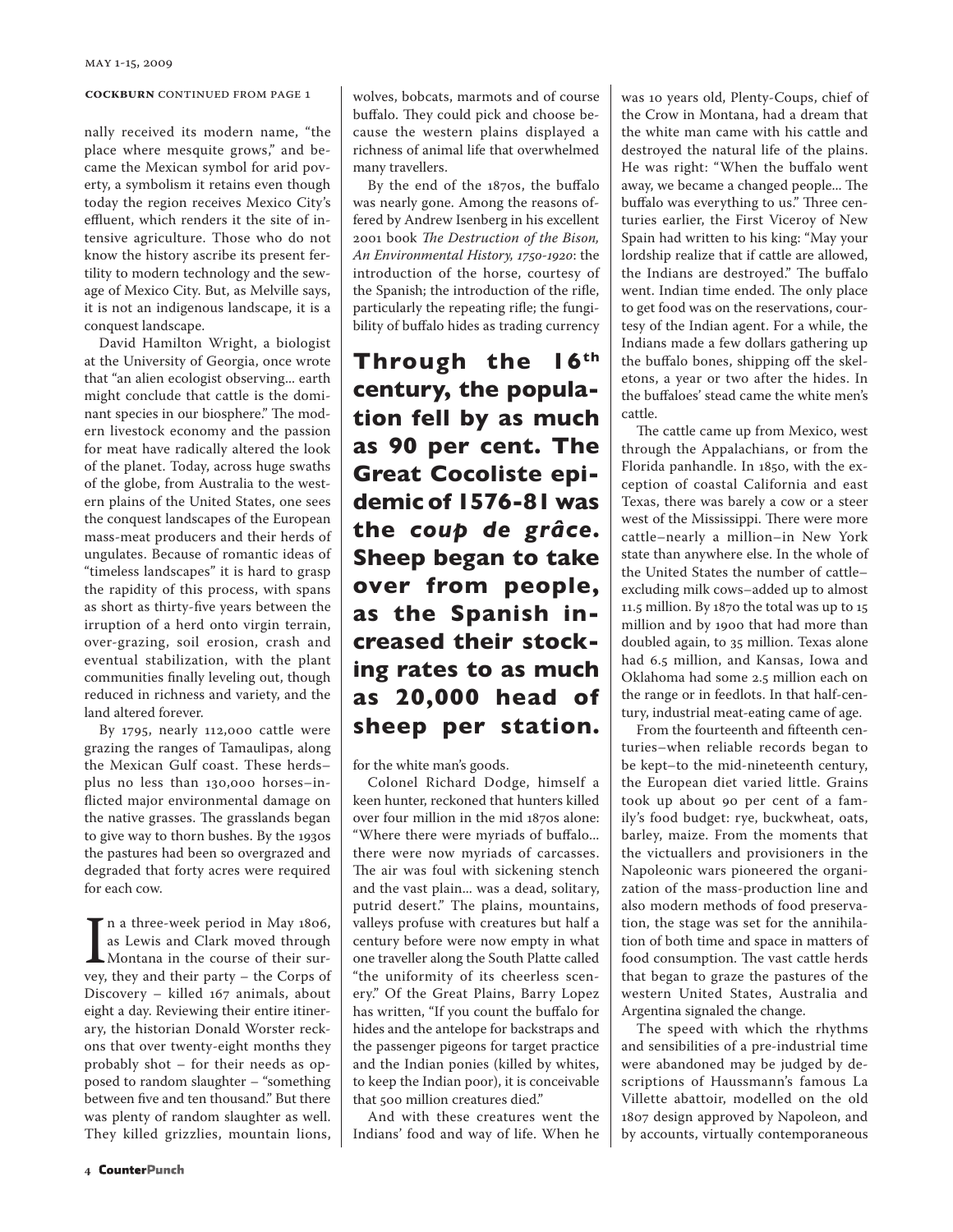with the Union Stockyards in Chicago. La Villette was opened in 1867. Siegfried Giedion describes it in *Mechanization Takes Command*:

"The whole installation bears witness to the care with which the individual animal was treated. The great *lairages* (*bergeries*), with their lofts under the high roofs and their careful design, might have stood in a farmyard... In this curious symbiosis of handicraft with centralization lies the peculiarity of this establishment... each ox had a separate booth in which it was felled. This is a survival of handicraft practices, to which the routine of mass slaughtering is unknown. The long houses in which the cattle were slaughtered consisted of rows of single cabins set side by side. Long since, technical installations and slaughtering in large halls have superseded them. It may well be that this treatment in separate booths expresses the deeply rooted experience that the beasts can be raised only at the cost of constant care and attention to the individual animal. The Great Plains beyond the Mississippi, where free tracts of grassland can be dominated from horseback and where the herds grow up almost without care, are implicitly related to the assembly line. In just the same way the peasant farm, where each cow has its name and has to be attended when giving birth to its calf, is linked to handicraft methods in slaughtering."

Giedion's omission here is the feedlot, where the midwestern farmers were able to take the 2-year-old "stockers" from the range, then convert their corn into the weight that the "feeders" swiftly put on, before being dispatched on the final stage of their journey through life.

By 1850 the slaughterhouses of Cincinnati– "Porkopolis"–had been refining the continuous production line for over twenty years.

Many a nineteenth-century traveller stopped in Cincinnati or, later, Chicago to marvel at the efficiency and heartlessness of this unending, furious dispatch of animals to feed New York, Boston, Paris, London and the increasing industrial armies, and military armies too, that desired to eat meat. In these years between 1807 and 1865–the opening of the Union Stockyards in Chicago–was perfected the production-line slaughter of living creatures, for the first time in the history of the world. At one end of the trail lay the prairies, the open range, the boisterous pastoral of the cattle drive, where the cowboys sometimes spared a longhorn: "Reed Anthony, Andy Adams' cowman, tells in J. Frank Dobie's *The Longhorns* how he and other Confederate soldiers guarding a herd of Texas steers saved the life of one because he would 'always walk out and stand attentive to the notes of "Rock of Ages" sung by his herders.'" Spared were two or three or ten or a hundred or a thousand from among the millions and millions of creatures that plodded to railheads like Abilene, and thence eastward, or to abattoirs nearer at hand and then bought up by government agents to be sent to the reservations to feed Indians who no longer had buffalo

## **Between 1807 and 1865 – the opening of the Union Stockyards** in **Chicago – was perfected the production-line slaughter of living creatures, for the first time in the history of the world.**

to hunt.

By the 1880s, so Terry Jordan writes in *North American Cattle Ranching Frontiers*, free grass "greatly encouraged over-stocking, as did a serious misreading of the pastoral capacity of the fragile short-grass plains and the speculationfueled, hyper-commercialized cattle boom of the early 1880s. The resulting cattle glut both severely damaged the ranges and, by 1886, led to a crash in beef prices. Livestock dumped on the market because the depleted pastures could no longer support them further depressed prices. Even so, thousands of additional cattle died due to the deteriorated condition of the ranges." The terrible winters of 1886 and 1887–the worst in recorded memory–finished off the boom. Millions of cattle died, and the pastures savagely degraded. Across the years, the cattle grazed on the tall grasses–big and little bluestem, particularly where ranchers fenced off the water courses and springs from their competitors. Ironweed and goldenrod invaded, along with Kentucky bluegrass. Short grasses and annual weeds took over.

 $\prod_{\text{Cali}}$ n the late eighteenth century, when the first cattle herds arrived in what the Spanish colonists called Alta California, the region presented itself as a Mediterranean landscape, but of a sort that had been extinguished in Europe for many centuries. There were meadows with perennial bunchgrasses, beardless wild rye, oat grass, perennial forbs: 22 million acres of such prairie, and 500,000 acres of marsh grass. Beyond this, there were eight million acres of live oak woodlands, and park-like forests. Beyond and above these, the chaparral.

By the 1860s, in the wake of the gold rush, some three million cattle were grazing California's open ranges and the degradation was rapid, particularly as ranchers had been overstocking to cash in on the cattle boom. Floods and drought between 1862 and 1865 consummated the ecological crisis. In the spring of 1863, 97,000 cattle were grazing in parched Santa Barbara County. Two years later, only 12,100 remained. By the mid-1860s, in Terry Jordan's words, "many ranges stood virtually denuded of palatable vegetation." In less than a century, California's pastoral utopia had been destroyed; the ranchers moved east of the Sierra into the Great Basin, or north, to colder and dryer terrain.

These days, travelers heading north through California's Central Valley can gaze at mile upon mile of environmental wreckage: arid land, except where irrigated by water brought in from the north, absurdly dedicated to producing cotton. Some two hundred miles north of Los Angeles fierce stench and clouds of dust herald the Harris Beef feedlot. On the east side of Interstate 5, several thousand steers are penned, occasionally doused by water sprays. After a few minutes of this Dantesque spectacle, the barren landscape resumes, with one of California's state prisons at Coalinga–unlike the beef feedlot, secluded from view–lying just over the horizon to the west**. CP**

*Some of these reflections first took form in an introductory essay accompanying the artist Sue Coe's astonishing paintings and drawings of slaughterhouses in the U.S., assembled in the book* Dead Meat*. They were developed in a later essay in New Left Review.*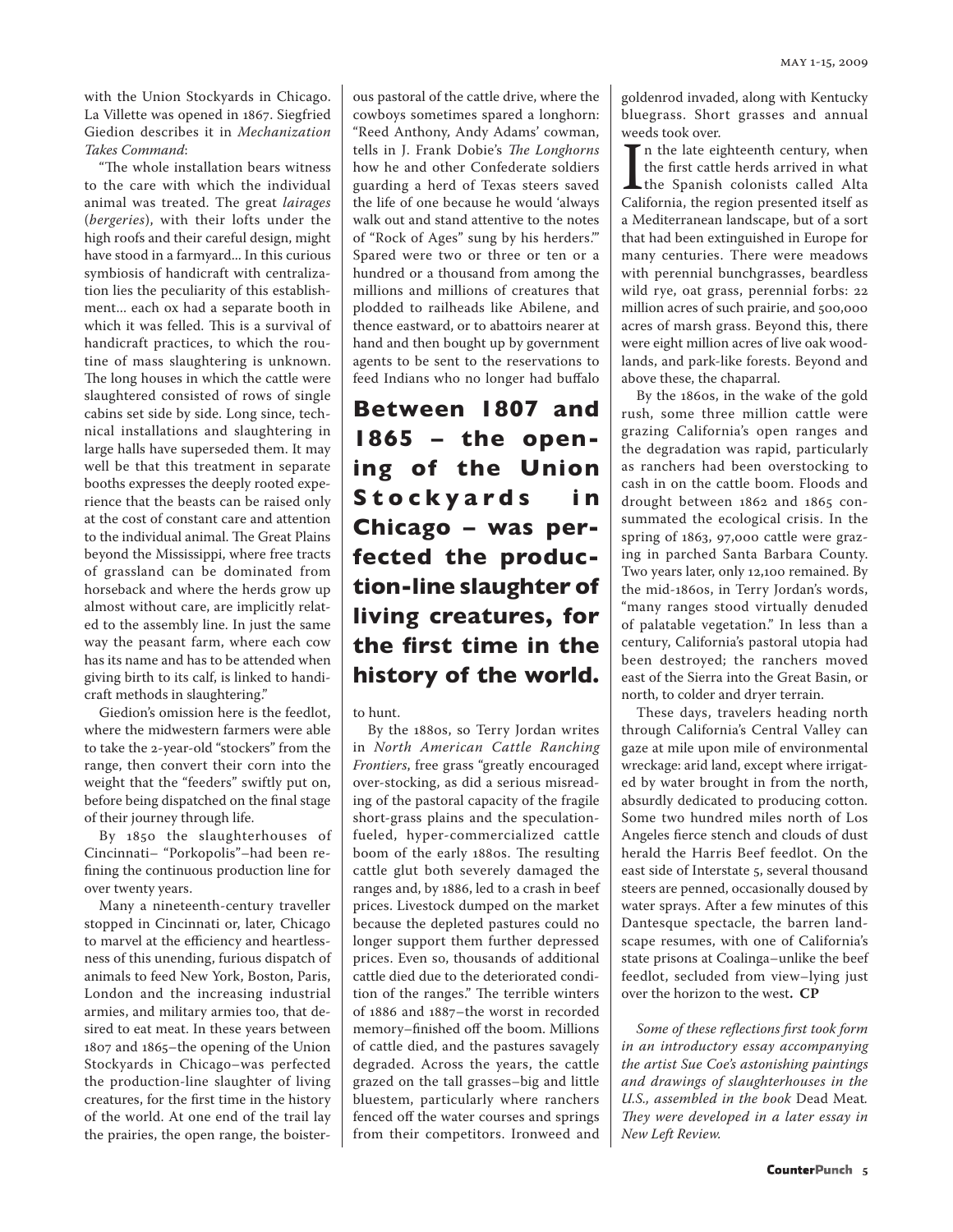## *Adventures in Indian Country, Part II*  **The Takeover at Wounded Knee**

#### **By James Abourezk**

Wounded Knee was a bitter<br>the stomach of Sioux Indians<br>since 1890. Even today the image of a pill that sat, undissolved, in the stomach of Sioux Indians well-armed cavalry troop slaughtering a group of freezing, hungry Indians is a history of shame for our military and for our country, notwithstanding the government's claims that some of the Indians were armed and dangerous.

I took my seat in January, 1973, as the junior U.S. Senator from South Dakota. On the evening of February 28, one of my staff excitedly told me that Wounded Knee had been taken over by AIM, led by Russell Means and Dennis Banks. AIM wanted to attract attention to Indian grievances, choosing Wounded Knee as the site for its confrontation with the government. Russell Means was an Oglala Sioux who left the reservation in his youth and had lived in urban centers in his adult years. He was by far the most aggressive of the leadership, highly articulate and, as it turned out, opportunistic. Dennis Banks, originally from Minnesota, was a quiet, soft-spoken Chippewa who is just the opposite of Means. Although both are articulate and intelligent, Banks is not given to loud pronouncements and all the bluff and bluster for which Means is famous.

The government at first suspected that AIM would try to take over the BIA building in Pine Ridge, the headquarters of the Oglala Sioux Tribe, but because the government had fortified the building, AIM's plans changed. They decided to move on Wounded Knee village.

After driving into Wounded Knee in a car caravan, the AIM contingent held a press conference, during which they announced their takeover of the village. The U.S. Marshals Service, which already had a presence in Pine Ridge, immediately moved in to surround Wounded Knee. After learning of the takeover, I went to my office, where I tried, unsuccessfully, to reach someone in Pine Ridge who could tell me what was happening. Then, using a Pine Ridge telephone book, I called the first number I found listed in Wounded Knee, which belonged to someone named Wilbur Riegert. It was an amazing coincidence. It was Riegert's house that had been taken over by AIM as their headquarters.

Russ Means, whom I knew from years earlier, answered the phone. When I asked him what was happening, he told me that the Indians were holding nine hostages. They would not be released, he said, until Henry Kissinger, Bill Fulbright, Ted Kennedy, and I came to Wounded Knee to listen to the Indians spell out

## **"Senator," he said in his most pompous radio voice, booming in volume and startling in quality. "Do you intend to go to Wounded Knee and exchange yourself for those nine hosta ges?"**

their grievances. Our conversation was cordial until I heard Russ mumbling under his breath, "CBS is here." Suddenly his voice changed. He began shouting demands and conditions into the telephone. I told him that I would see what I could do about the negotiating team and would get back to him. That night, as I watched the CBS evening news, Russ Means was prominently displayed in the story on Wounded Knee, impressively shouting demands into the telephone at an unnamed caller.

I called him later and told him that, except me, none of the people he had requested was willing to go to South Dakota. I told him that I would go, and that I would be accompanied by Carl Marcy of Fulbright's staff and Tom Sussman of Kennedy's staff. There would, however, be no one from the administration.

"If Kissinger won't come, then I want John Ehrlichman," Means said. "Russ, what have I ever done to you that you would force me to ride in the same airplane with Ehrlichman for three hours?"

I responded.

Laughing, Means conceded my point. He decided to accept Marcy, Sussman, and me. I called George McGovern and convinced him to go with us. He had just lost the presidential election and was gearing up for his 1974 re-election race for the Senate.

 On the following day, reporters continued to call my Senate office, trying to get information on the takeover. Wounded Knee was big, big news. What appeared to be the entire national press corps gathered in the Interior Committee's hearing room for the press conference. It was my first exposure to the national media, and I was nervous. Staring into the lenses of at least a dozen television cameras, I opened the conference with a statement about my intentions for the trip to Wounded Knee, then I asked for questions. One of the first questions came from Hal Walker, who was then a reporter with CBS Television News.

"Senator," he said in his most pompous radio voice, booming in volume and startling in quality. "Do you intend to go to Wounded Knee and exchange yourself for those nine hostages?"

Panic! How could I say "no" with all those people listening? What would people think of me if I admitted my fear? "No, I do not," I said, knowing full well that this answer could mean the end of my Senate career.

Smelling politician's blood, Walker swooped in for the kill. "Do you mean to tell us, senator, that the life of one U.S. senator is worth more than the lives of nine innocent hostages?" His voice boomed even louder.

I saw the wreckage of my life reflected in the lenses of all those television cameras focused on me, recording, without any mercy, my final humiliation. I was desperate. "I don't look at it as the life of one U.S. senator," I croaked. I knew it was me speaking, but my voice sounded as though it was coming from someone else. "I view it as the life of one coward."

At first, I only vaguely heard the roar of laughter coming from the dozens of reporters clustered in that hearing room. Then I realized they were laughing, not at me, but at Hal Walker.

Our small party requisitioned a small Air Force jet early the next morning and flew to Ellsworth Air Force Base near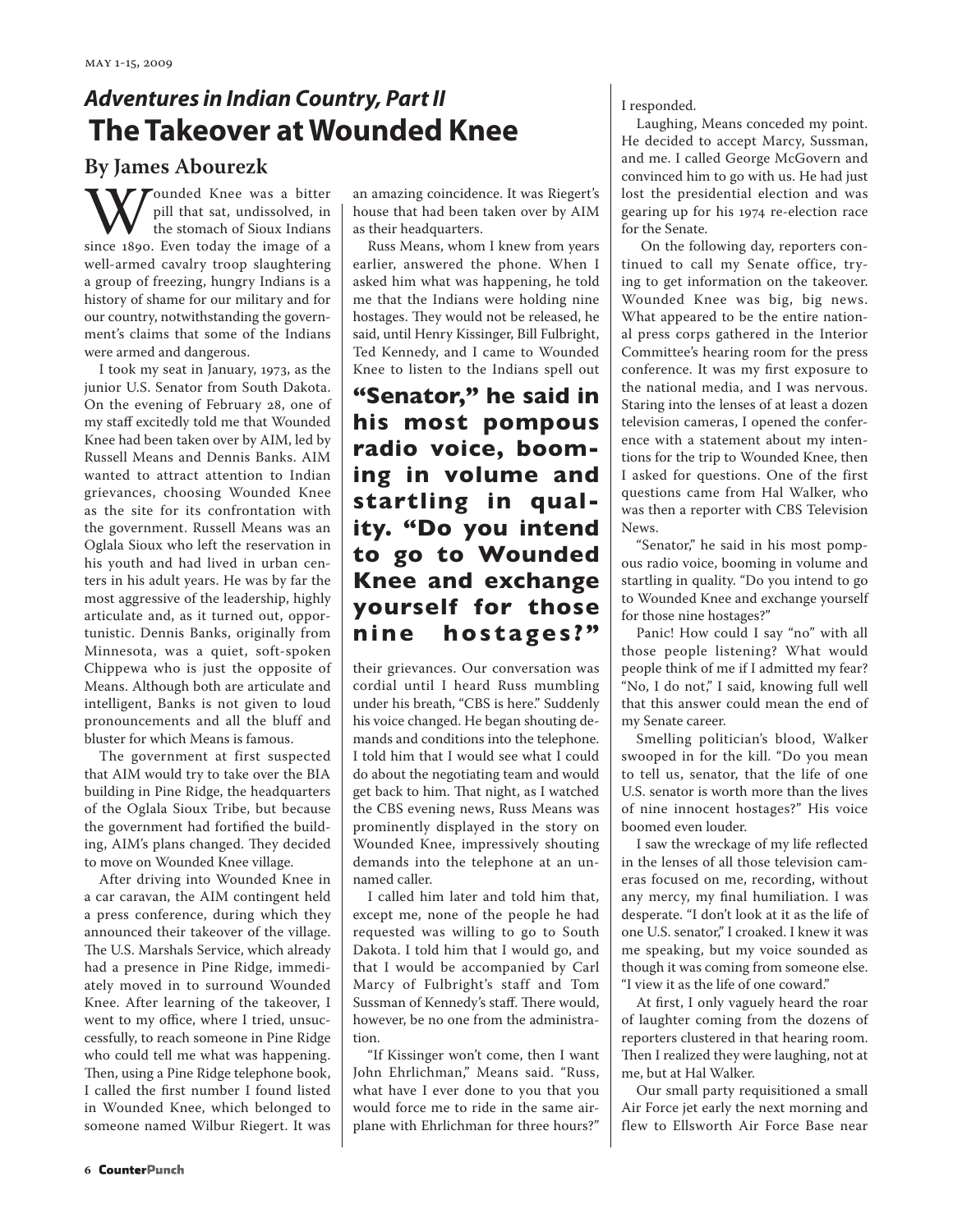Rapid City. From Ellsworth, the Air Force took us by helicopter to the small airstrip just east of Pine Ridge village. We were met there by Joe Trimbach, the FBI agent in charge of what was by then turning into a major confrontation between the Indians and the government.

My agreement with Russ Means was that, as soon as we arrived in Wounded Knee, the hostages would be released. Trimbach set out to inform the Indians of our arrival, and McGovern, Sussman, Marcy and I decided to wait in Pine Ridge, the headquarters both for the Oglala Sioux Tribe and the Bureau of Indian Affairs. It was located some 12 miles southwest of Wounded Knee.

 We set up camp in the Crazy Horse Café, the only eating establishment in town, and waited nearly four hours for Trimbach to return. Finally Trimbach returned to tell us that he could get no response from the AIM leadership. Tired of waiting, I told our group, "I know Russ Means. Let's go directly to Wounded Knee and talk to him."

Wounded Knee was named after a small nearby creek, which had been the site of a domestic quarrel, in which an Indian supposedly was shot in the knee by his wife. I had no idea if that was true, but it made for a great story. To reach Wounded Knee, one must drive east of Pine Ridge on State Highway 18 for seven miles, then turn north for another seven miles. By 1973, the village consisted of a few houses scattered around the area, and Clyde Gildersleeve's general store and Indian museum, operated by his son-in-law, Jim Cyzinski. The entire village was dominated by a white wooden church, built on the highest hill overlooking Wounded Knee. The church stood as a silent sentry over the mass grave into which the Indians, massacred by the Army in 1890, had been unceremoniously dumped.

 Immediately after the AIM takeover of Wounded Knee, the FBI and the U.S. Marshals Service established checkpoints on all roads leading in and out of the village. Inside the government's perimeter was a no-man's land, referred to by both sides as the "demilitarized zone." Inside the Indian perimeter were bunkers built and manned by AIM's warriors – mostly Vietnam veterans, some of them armed with Soviet assault rifles.

George McGovern and I went into what I thought could very well be the Biblical valley of the shadow of death. At the government's checkpoint south of Wounded Knee, we were transferred into a car driven by John Terronez, the Justice Department's Community Relations representative.

I tied a white cloth to a tree branch and hung it out of the car window. With Terronez driving and McGovern and me in the back seat, we started the slow and agonizing descent into the village of Wounded Knee. As McGovern, Terronez and I progressed deeper into the Indian perimeter and closer to the village, we found ourselves staring directly into the barrels of an assortment of weapons – shotguns, rifles, automatic weapons – all

## **"Why don't you end it now before someone gets hurt? You may have to face a kidnapping charge, but that would be better than a murder charge if someone gets shot."**

aimed directly at our heads by the meanest looking bunch of Indians I had ever seen. The tension in the car increased

When we reached the village and got out of the car, we were met by Russ Means. The first question I asked was, "Where are the hostages?" He pointed to a group of people standing nearby in a cluster, and said, "There they are."

I walked over and told the hostages that we had come to rescue them, that they were now free to go.

"What do you mean, leave?" they said. "We live here. We're not going anywhere."

The afternoon meeting on the plateau could not exactly be described as a roaring success. Banks and Means wanted a tepee set up in which to conduct the negotiations, but they could not find one. Meanwhile, the cameras were rolling. We were surrounded by the network camera crews and an assortment of newspaper journalists. We stood in a circle, and Russ Means opened the session by denouncing me for lying to him. I was stunned by the accusation, not yet used to his brand of showmanship. When I challenged him to name one time when I had lied to him, he would only respond dramatically, "Many times." Then, a minute later, he casually strolled around behind me, out of hearing of the reporters, and whispered in my ear, "Don't take what I said seriously."

The meeting eventually broke up, and we went back into Pine Ridge. That evening, McGovern and I returned to Wounded Knee and joined the Indians at AIM headquarters in Wilbur Riegert's house. We stayed until midnight, listening to the full-blooded, or traditional, Indians as they laid out their grievances. They were joined at night by Crow Dog, the Rosebud Sioux holy man.

To me, their complaints were genuine. The tribe had been taken over by mixed-blooded Indians through elections that the traditional Indians neither understood nor wanted to participate in. The Sioux had historically chosen their leaders by consensus, according to the amount of respect that each leader commanded in his area of expertise, as a warrior, a hunter and so forth. To have the Bureau of Indian Affairs tell them they must emulate the white man's way of choosing leaders through elections was an affront to the traditional full bloods. Consequently, over the years, they had refused to take part in the elections held for tribal chairman and council members, and were now paying the price for standing on principle, because their wishes were being ignored by the younger oligarchy of mixed-blooded Indians who dominated the election process.

Their grievances had never been addressed either by the tribal leadership or by the Bureau of Indian Affairs. What offended their sensibilities was the constant interference in their lives by the government and by the mixed-blooded oligarchy, with no concomitant benefit. Land ownership, for example, was an alien concept to them. Land was to be used by those who lived on it, but it was not to be "owned" by anyone. The original sin regarding land ownership occurred in 1887, when the Congress passed the Dawes Allotment Act. The Act took the land out of tribal control and allotted each Indian adult 160 acres of land to be held in trust by the government. Because the land could not be sold, with the passing of each generation, ownership of the allotted quarter section had to be shared by all the heirs of the original allottee. As generations passed, an individual share of 1/256th of a quarter of land was not un